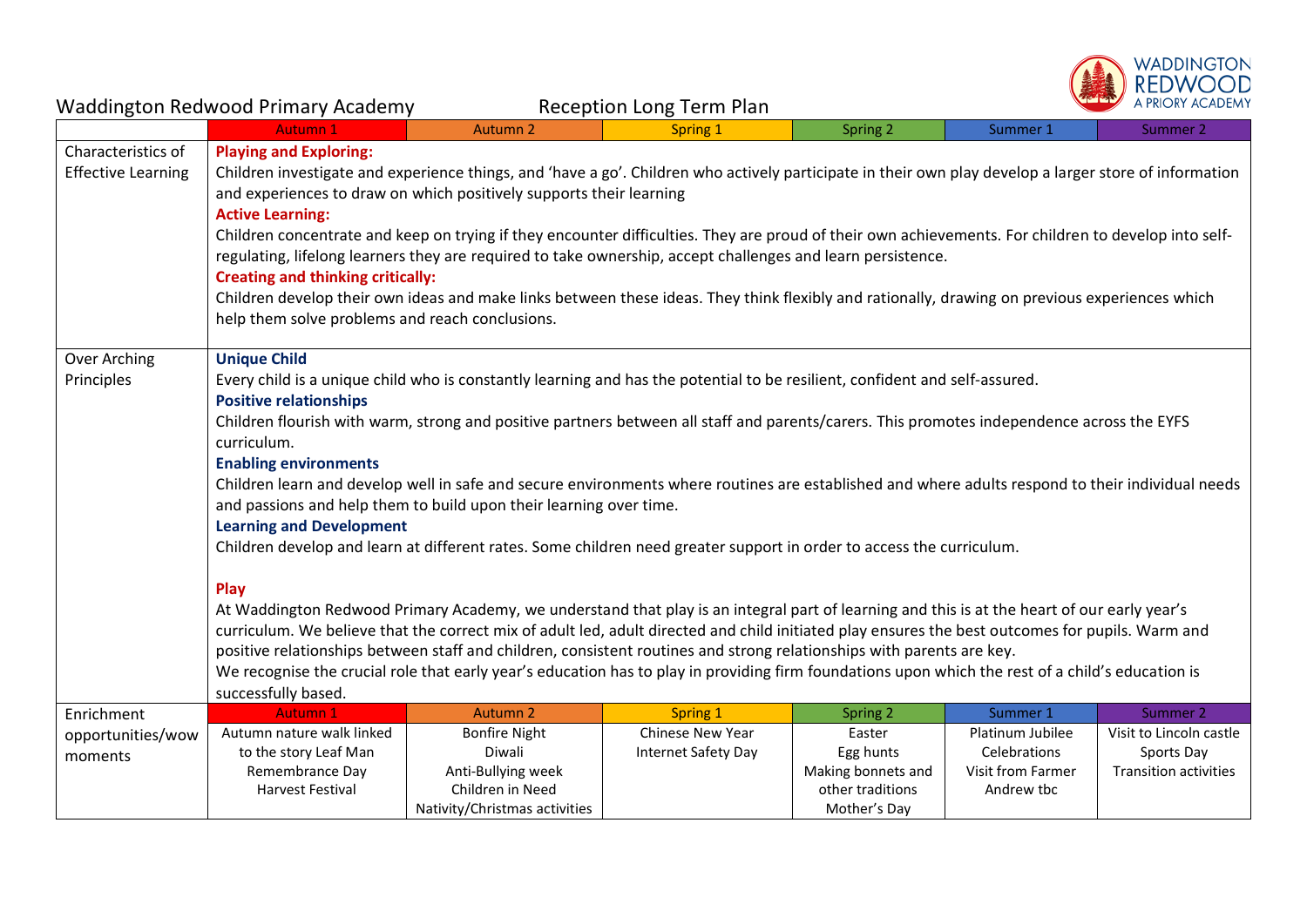

|  | vnv<br>าตละ |  |  |
|--|-------------|--|--|
|  |             |  |  |

|                | <b>Autumn 1</b>                                                                                                                                                   | <b>Autumn 2</b>                                                                                                                                                  | Spring 1                     | Spring 2               | Summer 1               | Summer 2                  |  |  |
|----------------|-------------------------------------------------------------------------------------------------------------------------------------------------------------------|------------------------------------------------------------------------------------------------------------------------------------------------------------------|------------------------------|------------------------|------------------------|---------------------------|--|--|
|                | Tell me a story!                                                                                                                                                  | <b>Amazing Autumn!</b>                                                                                                                                           | <b>Wonderful Winter!</b>     | Let's go on a Journey! | <b>Amazing Animals</b> | <b>Discover and Grow!</b> |  |  |
| Communication  | Educational Programme: The development of children's spoken language underpins all seven areas of learning and development. Children's back-and-forth             |                                                                                                                                                                  |                              |                        |                        |                           |  |  |
| and Language   | interactions from an early age form the foundations for language and cognitive development. The number and quality of the conversations they have with adults     |                                                                                                                                                                  |                              |                        |                        |                           |  |  |
| -C&L is        | and peers throughout the day in a language-rich environment is crucial. By commenting on what children are interested in or doing, and echoing back what they say |                                                                                                                                                                  |                              |                        |                        |                           |  |  |
| developed      |                                                                                                                                                                   | with new vocabulary added, practitioners will build children's language effectively. Reading frequently to children, and engaging them actively in stories, non- |                              |                        |                        |                           |  |  |
| throughout the |                                                                                                                                                                   | fiction, rhymes and poems, and then providing them with extensive opportunities to use and embed new words in a range of contexts, will give children the        |                              |                        |                        |                           |  |  |
| year through   |                                                                                                                                                                   | opportunity to thrive. Through conversation, story-telling and role play, where children share their ideas with support and modelling from their teacher, and    |                              |                        |                        |                           |  |  |
| high quality   |                                                                                                                                                                   | sensitive questioning that invites them to elaborate, children become comfortable using a rich range of vocabulary and language structures.                      |                              |                        |                        |                           |  |  |
| interactions,  | Settling in activities Making                                                                                                                                     | Settling in activities                                                                                                                                           | Encourage the use of how     | T4W We're going on     | T4W Stuck in the       | T4W "Jack and the         |  |  |
| daily group    | friends                                                                                                                                                           | Develop vocabulary                                                                                                                                               | and why questions e.g. why   | a Bear Hunt and        | Mud and Farmer         | Beanstalk"                |  |  |
| discussions,   | Children talking about                                                                                                                                            | Discovering interests                                                                                                                                            | did the ice melt? Why did it | information about      | Duck                   | Retelling the story of    |  |  |
| circle times,  | experiences that are familiar                                                                                                                                     | Describing environment and                                                                                                                                       | sink?                        | Bears using a range    | Non-fiction texts      | the "Hungry               |  |  |
| daily story    | to them through news telling                                                                                                                                      | seasonal changes. Retelling                                                                                                                                      | Retelling T4W story Lost     | of connectives. Next   | about jobs people do   | Caterpillar"              |  |  |
| time, speech   | and circle time.                                                                                                                                                  | stories Gruffalo                                                                                                                                                 | and Found using new          | after that then so     | to help us in our      | "SHH!"                    |  |  |
| and language   | Rhyme and alliteration.                                                                                                                                           | Room on the Broom                                                                                                                                                | language from the story      | finally Encourage and  | community visit from   | Show and tell             |  |  |
| interventions, | Shared stories Model talk                                                                                                                                         | T4W Gingerbread Man Once                                                                                                                                         | Describing what they see     | model this when        | a vet. Listen to how   | Read aloud books to       |  |  |
| T4W actions    | routines throughout the day.                                                                                                                                      | upon a time there was a                                                                                                                                          | happening in the             | children are telling   | animals help us.       | children that will        |  |  |
| and            | E.g. arriving at school: Good                                                                                                                                     | who lived                                                                                                                                                        | environment and in           | their news.            | Guide dogs and         | extend their              |  |  |
| assemblies.    | Morning etc. Developing                                                                                                                                           | Word hunts                                                                                                                                                       | understanding the world      | Goldilocks and the 3   | hearing dogs, police   | knowledge of the          |  |  |
|                | story language "Once upon a                                                                                                                                       | Listening and responding to                                                                                                                                      | activities. Describing       | Bears.                 | dogs.                  | world and illustrate      |  |  |
|                | time"                                                                                                                                                             | stories.                                                                                                                                                         | different habitats using     | Mrs Armitage on        |                        | their current             |  |  |
|                | T4W Three little pigs                                                                                                                                             | Following instructions                                                                                                                                           | new vocabulary e.g. arctic   | wheels Information     | Re read some           | learning.                 |  |  |
|                | Knowing what makes a good                                                                                                                                         | (GBman making)                                                                                                                                                   | polar etc.                   | texts on Transport     | favourite stories/     |                           |  |  |
|                | listener                                                                                                                                                          | Knowing how to be a good                                                                                                                                         | Non Fiction -Penguin facts   | Understand how to      | stories we have used   |                           |  |  |
|                | Identifying environmental                                                                                                                                         | listener                                                                                                                                                         | Listen and talk about        | listen carefully and   | in our learning to     |                           |  |  |
|                | sounds                                                                                                                                                            | Talking partners                                                                                                                                                 | stories to build familiarity | ask good questions     | revisit and            |                           |  |  |
|                |                                                                                                                                                                   | Using repeated refrains in                                                                                                                                       | and understanding. Learn     | during news time.      | consolidate            |                           |  |  |
|                |                                                                                                                                                                   | stories                                                                                                                                                          | rhymes songs and facts.      | Sustained focus when   | vocabulary and         |                           |  |  |
|                |                                                                                                                                                                   |                                                                                                                                                                  | Use the word because in a    | listening to a story.  | events.                |                           |  |  |
|                |                                                                                                                                                                   |                                                                                                                                                                  | sentence.                    |                        |                        |                           |  |  |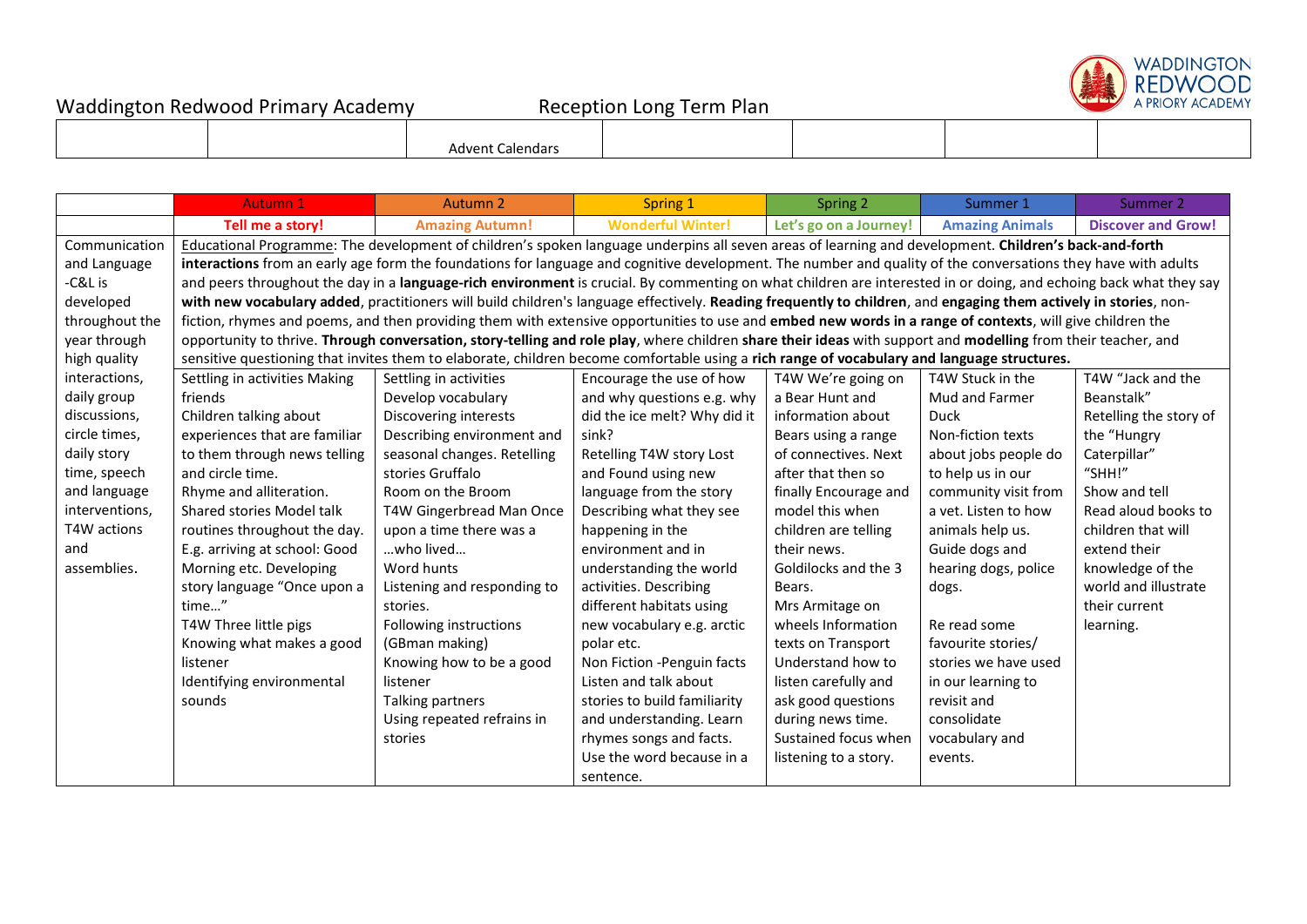

|                      | <b>Autumn 1</b>         | Autumn <sub>2</sub>                                                                                                                                                   | Spring 1                       | Spring 2               | Summer 1                  | Summer 2                  |
|----------------------|-------------------------|-----------------------------------------------------------------------------------------------------------------------------------------------------------------------|--------------------------------|------------------------|---------------------------|---------------------------|
|                      | Tell me a story!        | <b>Amazing Autumn!</b>                                                                                                                                                | <b>Wonderful Winter!</b>       | Let's go on a Journey! | <b>Amazing Animals</b>    | <b>Discover and Grow!</b> |
| Personal,            |                         | Educational Programme: Children's personal, social and emotional development (PSED) is crucial for children to lead healthy and happy lives, and is fundamental to    |                                |                        |                           |                           |
| <b>Social and</b>    |                         | their cognitive development. Underpinning their personal development are the important attachments that shape their social world. Strong, warm and supportive         |                                |                        |                           |                           |
| emotional            |                         | relationships with adults enable children to learn how to understand their own feelings and those of others. Children should be supported to manage emotions,         |                                |                        |                           |                           |
| development          |                         | develop a positive sense of self, set themselves simple goals, have confidence in their own abilities, to persist and wait for what they want and direct attention as |                                |                        |                           |                           |
|                      |                         | necessary. Through adult modelling and guidance, they will learn how to look after their bodies, including healthy eating, and manage personal needs independently.   |                                |                        |                           |                           |
| The red              |                         | Through supported interaction with other children, they learn how to make good friendships, co-operate and resolve conflicts peaceably. These attributes will provide |                                |                        |                           |                           |
| flag symbol          |                         | a secure platform from which children can achieve at school and in later life.                                                                                        |                                |                        |                           |                           |
| demarcates           | Focus: Being myself and | Focus: Making and                                                                                                                                                     | Focus: Identifying different   | Focus: My family and   | <b>Focus: Celebrating</b> | Focus: Looking after      |
| themes               | managing my behaviour   | managing friendships                                                                                                                                                  | feelings and how these can     | community              | differences and           | myself and others         |
| directly related     |                         |                                                                                                                                                                       | be managed                     |                        | diversity                 |                           |
| to                   | Children learn about:   | Children learn about:                                                                                                                                                 | Children learn about:          | Children learn about:  | Children learn about:     | Children learn about:     |
| safeguarding         | Selecting and using     | How they can<br>$\bullet$                                                                                                                                             | Appropriate ways               | Their sense of         | How to<br>$\bullet$       | The                       |
| pupils.              | activities and          | express a point of                                                                                                                                                    | to be assertive                | responsibility         | develop                   | importance                |
|                      | resources, with         | view and how to                                                                                                                                                       | (PSED).                        | and                    | positive                  | of brushing               |
|                      | help when needed        | debate when they                                                                                                                                                      | How they can talk<br>$\bullet$ | membership of          | attitudes                 | their teeth,              |
|                      | (PSED).                 | disagree with an                                                                                                                                                      | with others to                 | a community            | about the                 | using the                 |
|                      | Why rules are           | adult or a friend,                                                                                                                                                    | solve conflicts                | (PSED).                | differences               | toilet and                |
|                      | important and why       | using words as                                                                                                                                                        | (PSED).                        | A range of             | between                   | washing and               |
|                      | they need to follow     | well as actions                                                                                                                                                       | Identifying and<br>$\bullet$   | different              | people (UTW).             | drying their              |
| <b>Managing Self</b> | rules (PSED).           | (CL).                                                                                                                                                                 | naming a range of              | occupations            | Different                 | hands                     |
|                      | How to see              | Why listening is                                                                                                                                                      | different feelings             | $(UTW)$ .              | countries in              | thoroughly                |
|                      | themselves as a         | important and                                                                                                                                                         | (PSED).                        | The roles of           | the world and             | (PSED).                   |
|                      | valuable individual     | how they can                                                                                                                                                          | How they can talk              | members of             | talk about the            | How they                  |
|                      | (PSED).                 | listen carefully to                                                                                                                                                   | about and                      | their                  | differences               | can make                  |
| Self-Regulation      | How to set              | others (CL).                                                                                                                                                          | describe their                 | immediate              | they have                 | healthy                   |
|                      | themselves simple       | How to find                                                                                                                                                           | feelings using                 | family                 | experienced or            | choices                   |
|                      | goals and how to        | solutions to                                                                                                                                                          | words like                     | and community          | seen in photos            | about food,               |
|                      | achieve them            | conflicts and                                                                                                                                                         | 'happy', 'sad',                | $(UTW)$ .              | $(UTW)$ .                 | drink and                 |
|                      | (PSED).                 | rivalries (PSED).                                                                                                                                                     | 'angry' or                     | People who are         | The different             | physical                  |
|                      | How they can show       | How they can build                                                                                                                                                    | 'worried' (PSED).              | familiar               | beliefs that              | activity                  |
|                      | resilience and          | constructive and                                                                                                                                                      |                                | to them (UTW).         | people might              | (PSED).                   |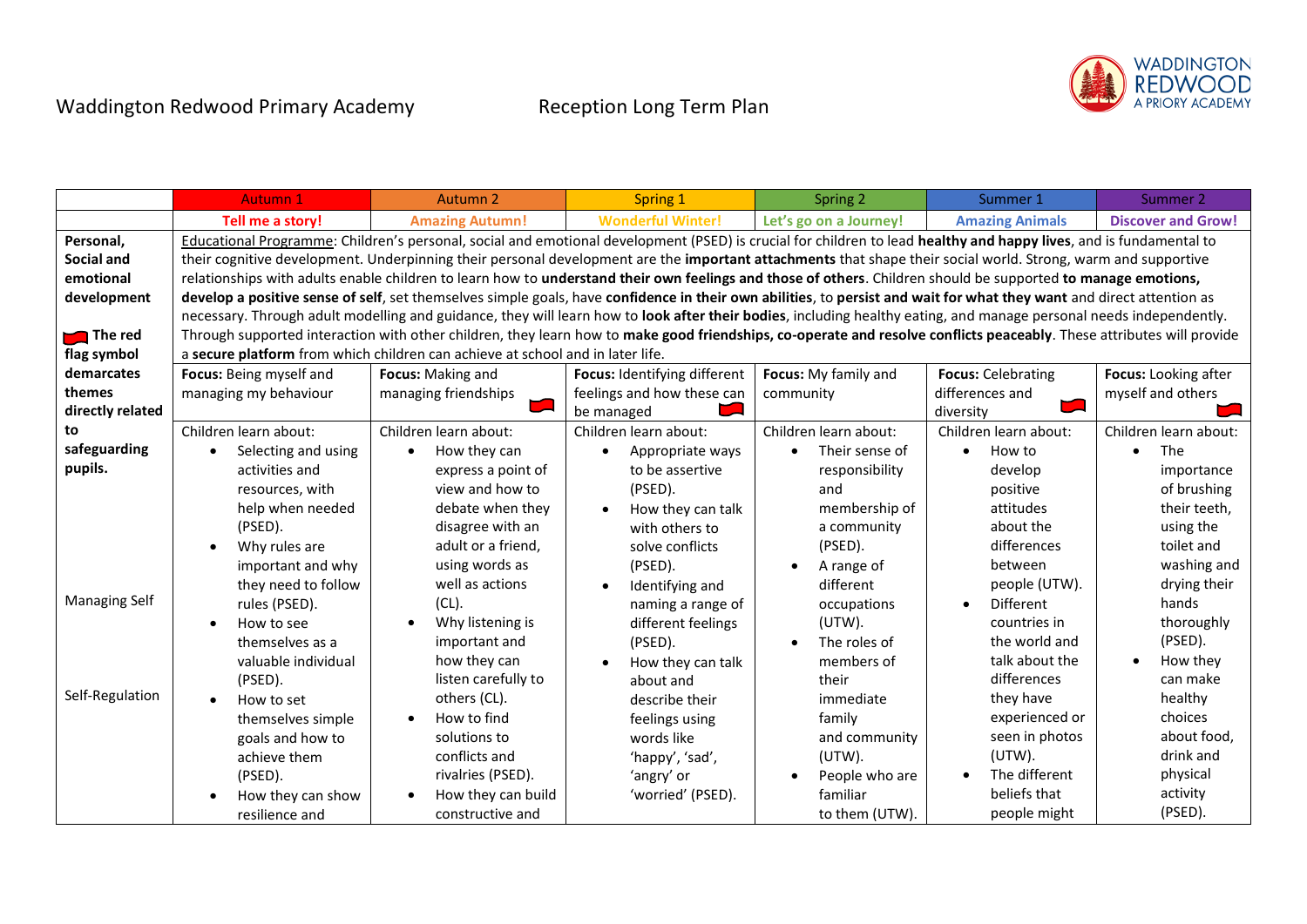

| <b>Waddington Redwood Primary Academy</b>                                                                                                                                                                                                                                                                                                                                |                                                                                                                                                                                                                                                                                         | <b>Reception Long Term Plan</b>                                            |                                                                                                         | <b>Calgary Control</b>                                                                                                                                                                                     | A PRIORY ACADEM'                                                                                                                                                                                                                                                                                                                                                                                                                              |
|--------------------------------------------------------------------------------------------------------------------------------------------------------------------------------------------------------------------------------------------------------------------------------------------------------------------------------------------------------------------------|-----------------------------------------------------------------------------------------------------------------------------------------------------------------------------------------------------------------------------------------------------------------------------------------|----------------------------------------------------------------------------|---------------------------------------------------------------------------------------------------------|------------------------------------------------------------------------------------------------------------------------------------------------------------------------------------------------------------|-----------------------------------------------------------------------------------------------------------------------------------------------------------------------------------------------------------------------------------------------------------------------------------------------------------------------------------------------------------------------------------------------------------------------------------------------|
| perseverance in the<br>face of challenge<br>(PSED).<br>Introducing snack<br>$\bullet$<br>time and healthy<br>choices and why<br>we have rules in<br>school about<br>healthy snacks.<br>Why do we need to<br>$\bullet$<br>brush our teeth?<br>Which foods are<br>$\bullet$<br>best for our teeth<br>at school snack<br>time? Which foods<br>are just for a treat?<br>Why? | respectful<br>relationships with<br>others (PSED).<br>How to identify<br>$\bullet$<br>and express their<br>feelings and how<br>they need to<br>consider the<br>feelings of others<br>(PSED).<br>The importance of<br>$\bullet$<br>taking others<br>perspectives into<br>account (PSED). | How to identify<br>and recognise<br>how others might<br>be feeling (PSED). | Identifying<br>$\bullet$<br>places that are<br>special<br>to members of<br>their<br>community<br>(UTW). | have and how<br>they celebrate<br>special times in<br>different ways<br>$(UTW)$ .<br>The similarities<br>and<br>differences<br>between life in<br>this country<br>and life in<br>other countries<br>(UTW). | The<br>$\bullet$<br>different<br>factors that<br>support<br>their overall<br>health and<br>wellbeing: •<br>regular<br>physical<br>activity •<br>healthy<br>eating •<br>tooth<br>brushing •<br>sensible<br>amounts of<br>'screen time'<br>$\bullet$ having a<br>good sleep<br>routine •<br>being a safe<br>pedestrian<br>(PSED).<br>The need to<br>respect<br>and care for<br>the natural<br>environment<br>and all living<br>things<br>(UTW). |
| Self-Regulation<br>Controlling own feelings and behaviours<br>$\bullet$<br>Being able to curb impulsive behaviours<br>$\bullet$<br>Being able to concentrate on a task                                                                                                                                                                                                   | Applying personalised strategies to return to a state of calm                                                                                                                                                                                                                           |                                                                            |                                                                                                         |                                                                                                                                                                                                            |                                                                                                                                                                                                                                                                                                                                                                                                                                               |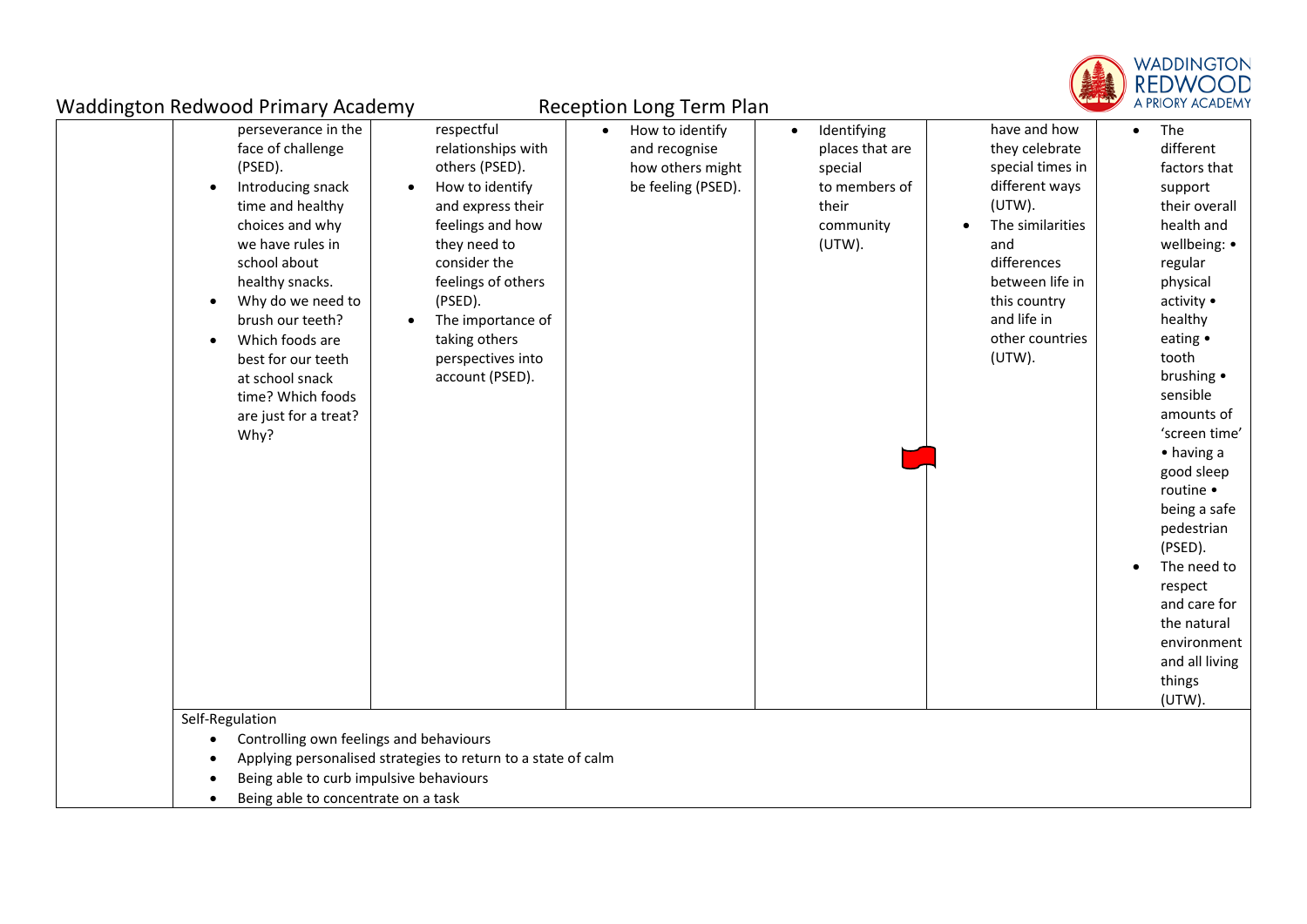

|  | Being able to ignore distractions           |
|--|---------------------------------------------|
|  | Behaving in ways that are pro-social        |
|  | Planning in plan do review time             |
|  | Thinking before acting                      |
|  | Delaying gratification-intrinsic motivation |

• Persisting in the face of difficulty - resilience

|                    | <b>Autumn 1</b>                                                                                                                                                                | Autumn <sub>2</sub>                             | Spring 1                                                              | Spring 2                                      | Summer 1                                       | Summer 2                     |
|--------------------|--------------------------------------------------------------------------------------------------------------------------------------------------------------------------------|-------------------------------------------------|-----------------------------------------------------------------------|-----------------------------------------------|------------------------------------------------|------------------------------|
|                    | Tell me a story!                                                                                                                                                               | <b>Amazing Autumn!</b>                          | <b>Wonderful Winter!</b>                                              | Let's go on a Journey!                        | <b>Amazing Animals</b>                         | <b>Discover and Grow!</b>    |
| Physical           | Educational Programme: Physical activity is vital in children's all-round development, enabling them to pursue happy, healthy and active lives. Gross and fine motor           |                                                 |                                                                       |                                               |                                                |                              |
| development        | experiences develop incrementally throughout early childhood, starting with sensory explorations and the development of a child's strength, co-ordination and                  |                                                 |                                                                       |                                               |                                                |                              |
|                    | positional awareness through tummy time, crawling and play movement with both objects and adults. By creating games and providing opportunities for play both                  |                                                 |                                                                       |                                               |                                                |                              |
|                    | indoors and outdoors, adults can support children to develop their core strength, stability, balance, spatial awareness, co-ordination and agility. Gross motor skills         |                                                 |                                                                       |                                               |                                                |                              |
|                    | provide the foundation for developing healthy bodies and social and emotional well-being. Fine motor control and precision helps with hand-eye co-ordination,                  |                                                 |                                                                       |                                               |                                                |                              |
|                    | which is later linked to early literacy. Repeated and varied opportunities to explore and play with small world activities, puzzles, arts and crafts and the practice of using |                                                 |                                                                       |                                               |                                                |                              |
|                    | small tools, with feedback and support from adults, allow children to develop proficiency, control and confidence.                                                             |                                                 |                                                                       |                                               |                                                |                              |
| <b>Fine Motor</b>  | Threading, cutting, weaving, playdough,                                                                                                                                        | Threading, cutting, weaving,                    | Threading, cutting, weaving,                                          | Threading, cutting,                           | Threading, cutting,                            | Threading, cutting,          |
|                    | finger gym activities.                                                                                                                                                         | playdough, finger gym activities.               | playdough, finger gym activities.                                     | weaving, playdough, finger                    | weaving, playdough, finger                     | weaving, playdough, finger   |
|                    | Manipulate objects with fine motor skills                                                                                                                                      | Develop muscle tone to put pencil               | Forming letters correctly through                                     | gym activities.                               | gym activities.                                | gym activities.              |
|                    | - making areas.                                                                                                                                                                | pressure on paper.                              | read write ink.                                                       | Hold pencil effectively with                  | Develop pencil grip and                        | Form letters correctly       |
|                    | Draw lines and circles using gross motor                                                                                                                                       | Use tools to effect changes to                  | Handle tools, objects, construction                                   | comfortable tripod grip.                      | letter formation                               | Begin to draw diagonal       |
|                    | movements                                                                                                                                                                      | materials. Show preference for                  | and malleable materials with                                          | Form recognisable letters,                    | continually. Use one hand                      | lines, like in a triangle,   |
|                    | Hold pencils/crayons/brushes beyond                                                                                                                                            | dominant hand. Engage children in               | increasing control. Using tools                                       | most are correctly formed.                    | consistently for fine motor                    | colour inside the lines of a |
|                    | whole hand grasp                                                                                                                                                               | structured activities: guide them in            | safely to release penguins from                                       | Build with smaller linking                    | tasks                                          | picture. Continue to be      |
|                    | Supporting those children who need to                                                                                                                                          | what to draw, write or copy. Teach              | ice.                                                                  | construction including and                    | Cut along a straight line,                     | able to join and pull apart  |
|                    | develop a tripod pencil grip                                                                                                                                                   | and model correct letter formation              | Holding small items when making                                       | Kinex                                         | curved line with greater                       | small construction kits.     |
|                    | Teach and model correct letter formation<br>through Read Write Ink                                                                                                             | through Read Write Ink<br>Cutting with scissors | in creative areas (winter collages<br>small sequins tearing papers to | Using tools such as hole<br>punch stapler and | accuracy using scissors.                       |                              |
|                    | Build with linking blocks for example                                                                                                                                          | Pulling up zips on coats (backward              | create winter scenes.                                                 | threading with string and                     | Using gardening tools<br>safely with increased |                              |
|                    | duplo.                                                                                                                                                                         | chaining)                                       | Encouraging children to button up                                     | wool in the making areas.                     | control.                                       |                              |
|                    |                                                                                                                                                                                | Build with connecting construction              | clothing with increasing                                              |                                               |                                                |                              |
|                    |                                                                                                                                                                                | kits which click together - e.g.                | independence and initiating zip                                       |                                               |                                                |                              |
|                    |                                                                                                                                                                                | mobile, train track etc.                        | fastenings. Build with smaller                                        |                                               |                                                |                              |
|                    |                                                                                                                                                                                |                                                 | linking construction blocks                                           |                                               |                                                |                              |
|                    |                                                                                                                                                                                |                                                 | including Lego                                                        |                                               |                                                |                              |
| <b>Gross Motor</b> | Cooperation games including parachute                                                                                                                                          | Moving in different ways changing               | Ball skills- aiming, dribbling,                                       | Balance - children moving                     | Obstacle activities                            | Races/team games/agility     |
|                    | games.                                                                                                                                                                         | direction. Fundamental skills of                | pushing throwing & catching,                                          | with confidence. Provide                      | Children moving over,                          | games                        |
|                    | Climbing the tree safely in outdoor area.                                                                                                                                      | core strength balance and spatial               | patting or kicking.                                                   | opportunities for children                    | under, through and around                      | Bat and ball games bean      |
|                    | Learning how to jump safely from lower                                                                                                                                         | awareness. Using balance bikes                  |                                                                       | to spin, rock, tilt, jump,                    | equipment. Provide                             | bag rounder's.               |
|                    | branches.                                                                                                                                                                      |                                                 |                                                                       | slide and bounce.                             | opportunities for children                     |                              |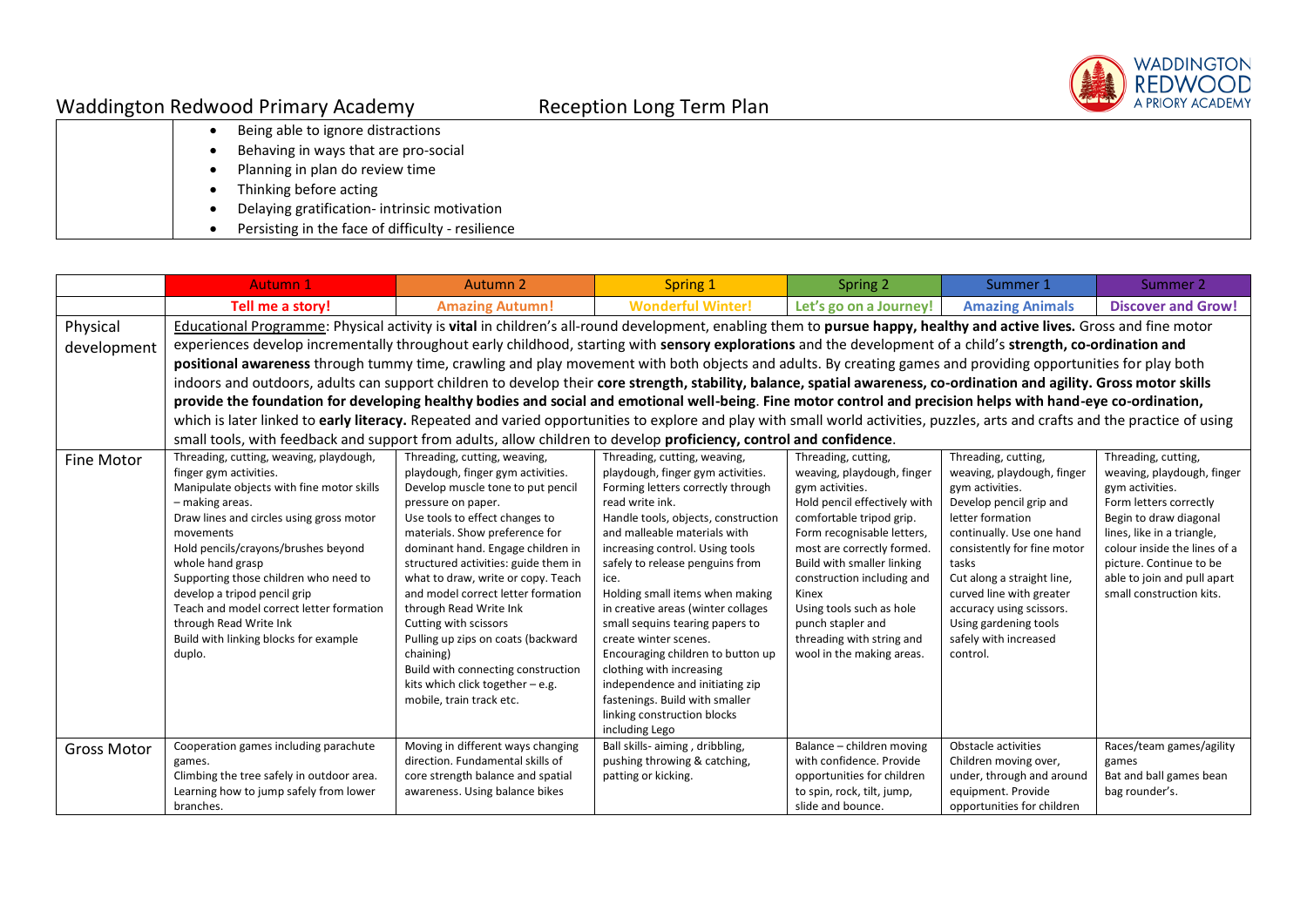

|                          | Different ways of moving to be explored<br>Fundamental skills core strength and<br>balance.                    |                                                                                                                                         |                                                                                                                  |                                                                                                                     | to spin, rock, tilt, jump,<br>slide and bounce.                                                                      |                                                                                                                      |
|--------------------------|----------------------------------------------------------------------------------------------------------------|-----------------------------------------------------------------------------------------------------------------------------------------|------------------------------------------------------------------------------------------------------------------|---------------------------------------------------------------------------------------------------------------------|----------------------------------------------------------------------------------------------------------------------|----------------------------------------------------------------------------------------------------------------------|
| <b>PE</b>                | Get Set 4 PE: EYFS Introduction to PE x 6<br>exploring ways of moving                                          | Get Set 4 PE: EYFS Fundamentals x                                                                                                       | Get Set 4 PE: EYFS Ball Skills Unit 1<br>x 6                                                                     | Get Set 4 PE: EYFS<br>Gymnastics x 6                                                                                | Get Set 4 PE: EYFS Ball<br>Skills Unit 2 x 6                                                                         | Get Set 4 PE: EYFS Games x                                                                                           |
| <b>PPA</b><br>Miss Sammy | Yoga and dance with Miss Sammy<br>Dance based on story theme for the term.<br>Yoga to build up core stability. | Yoga and dance with Miss Sammy<br>Dance based on story theme for<br>the term (the Gingerbread Man).<br>Yoga to build up core stability. | Yoga and dance with Miss Sammy<br>Dance based on story theme for<br>the term. Yoga to develop core<br>stability. | Yoga and dance with Miss<br>Sammy<br>Dance based on story<br>theme for the term. Yoga<br>to develop core stability. | Yoga and dance with Miss<br>Sammy<br>Dance based on story<br>theme for the term. Yoga<br>to maintain core stability. | Yoga and dance with Miss<br>Sammy<br>Dance based on story<br>theme for the term. Yoga<br>to maintain core stability. |

|               | <b>Autumn 1</b>                                                                                                                                                                                                                                                                                                                                                                                                                                                                                               | <b>Autumn 2</b>                                                                                                                                                                                                                                                                                                                                                                                                                                                                                                                                                                                                                                                                                                                                       | Spring 1                                                                                                                                                                                                                                                                                                                                                                                                                                                                                                                                                       | Spring 2                                                                                                                                                                                                                                                                                                                                                                                                                                                                  | Summer 1                                                                                                                                                                                                                                                                                                                                                                                      | Summer 2                                                                                                                                                                                                                                                                   |
|---------------|---------------------------------------------------------------------------------------------------------------------------------------------------------------------------------------------------------------------------------------------------------------------------------------------------------------------------------------------------------------------------------------------------------------------------------------------------------------------------------------------------------------|-------------------------------------------------------------------------------------------------------------------------------------------------------------------------------------------------------------------------------------------------------------------------------------------------------------------------------------------------------------------------------------------------------------------------------------------------------------------------------------------------------------------------------------------------------------------------------------------------------------------------------------------------------------------------------------------------------------------------------------------------------|----------------------------------------------------------------------------------------------------------------------------------------------------------------------------------------------------------------------------------------------------------------------------------------------------------------------------------------------------------------------------------------------------------------------------------------------------------------------------------------------------------------------------------------------------------------|---------------------------------------------------------------------------------------------------------------------------------------------------------------------------------------------------------------------------------------------------------------------------------------------------------------------------------------------------------------------------------------------------------------------------------------------------------------------------|-----------------------------------------------------------------------------------------------------------------------------------------------------------------------------------------------------------------------------------------------------------------------------------------------------------------------------------------------------------------------------------------------|----------------------------------------------------------------------------------------------------------------------------------------------------------------------------------------------------------------------------------------------------------------------------|
|               | Tell me a story!                                                                                                                                                                                                                                                                                                                                                                                                                                                                                              | <b>Amazing Autumn!</b>                                                                                                                                                                                                                                                                                                                                                                                                                                                                                                                                                                                                                                                                                                                                | <b>Wonderful Winter!</b>                                                                                                                                                                                                                                                                                                                                                                                                                                                                                                                                       | Let's go on a Journey!                                                                                                                                                                                                                                                                                                                                                                                                                                                    | <b>Amazing Animals</b>                                                                                                                                                                                                                                                                                                                                                                        | <b>Discover and Grow!</b>                                                                                                                                                                                                                                                  |
| Literacy      | structuring them in speech, before writing).                                                                                                                                                                                                                                                                                                                                                                                                                                                                  | Educational Programme: It is crucial for children to develop a life-long love of reading. Reading consists of two dimensions: language comprehension and word reading. Language<br>comprehension (necessary for both reading and writing) starts from birth. It only develops when adults talk with children about the world around them and the books (stories and non-<br>fiction) they read with them, and enjoy rhymes, poems and songs together. Skilled word reading, taught later, involves both the speedy working out of the pronunciation of unfamiliar<br>printed words (decoding) and the speedy recognition of familiar printed words. Writing involves transcription (spelling and handwriting) and composition (articulating ideas and |                                                                                                                                                                                                                                                                                                                                                                                                                                                                                                                                                                |                                                                                                                                                                                                                                                                                                                                                                                                                                                                           |                                                                                                                                                                                                                                                                                                                                                                                               |                                                                                                                                                                                                                                                                            |
| Comprehension | Joining in with rhymes and<br>showing an interest in stories<br>with repeated refrains.<br>Environmental print. Having a<br>favourite story or rhyme.<br>Understand the 5 key concepts<br>abut print<br>Print has meaning<br>Print can have<br>2.<br>different purposes<br>We read English texts<br>3.<br>from left to write<br>and from top to<br>4.<br>bottom<br>5.<br>The names of the<br>different parts of a<br>book<br>Sequencing familiar stories<br>through the use of pictures to<br>tell the story. | Retell stories related to events<br>Through acting out scenarios in<br>role play areas.<br>Retelling stories using story<br>maps and Pie Corbett actions<br>to retell the story - Story maps.<br>Editing of story maps and orally<br>retelling own new stories<br>where the animals the GBM<br>met have changed.<br>Sequencing stories - use the<br>vocabulary of beginning,<br>middle and end.<br>Enjoy an increasing range of<br>books. Talk about the library<br>books they have taken home.<br>Non-fiction focus Autumn<br>and celebrations of Diwali,<br>Bonfire Night and Christmas.                                                                                                                                                            | Encourage children to record<br>stories through<br>pictures/drawings and mark<br>making.<br>Retelling stories using story<br>maps and Pie Corbett actions<br>to retell the story - Story<br>maps.<br>Editing of story maps and<br>orally retelling own new<br>stories where the character at<br>the door has changed and the<br>place they travel to (setting)<br>have changed.<br>Sequencing stories - use the<br>vocabulary of beginning,<br>middle and end.<br>Enjoy an increasing range of<br>books. Talk about the library<br>books they have taken home, | Retelling stories using<br>story maps and Pie<br>Corbett actions to retell<br>the story $-$ Story maps.<br>Editing of story maps<br>and orally retelling own<br>new stories where the<br>environments and<br>(sound effects) that<br>they walk through<br>change and what they<br>are hunting for use<br>their new story map to<br>write their own version<br>of Bear Hunt<br>Writing instructions<br>how to ride a scooter (<br>stimulus from Mrs<br>Armitage on wheels) | Understanding<br>information texts about<br>animals and<br>groupings/categories<br>Listening to and<br>understanding<br>information about how<br>animals help us and our<br>community, and who in<br>the community helps<br>them. (local vet, local<br>dog groomer)<br>Talk for writing Farmer<br>Duck stimulus<br>understanding why<br>events in the story<br>happened,<br>understanding and | Listen to stories<br>accurately,<br>anticipating key<br>events and respond<br>to what they hear<br>with relevant<br>comments, questions<br>and reactions.<br>Make predictions<br>Understand language<br>Blurb, spine,<br>illustrations<br>illustrator author and<br>title. |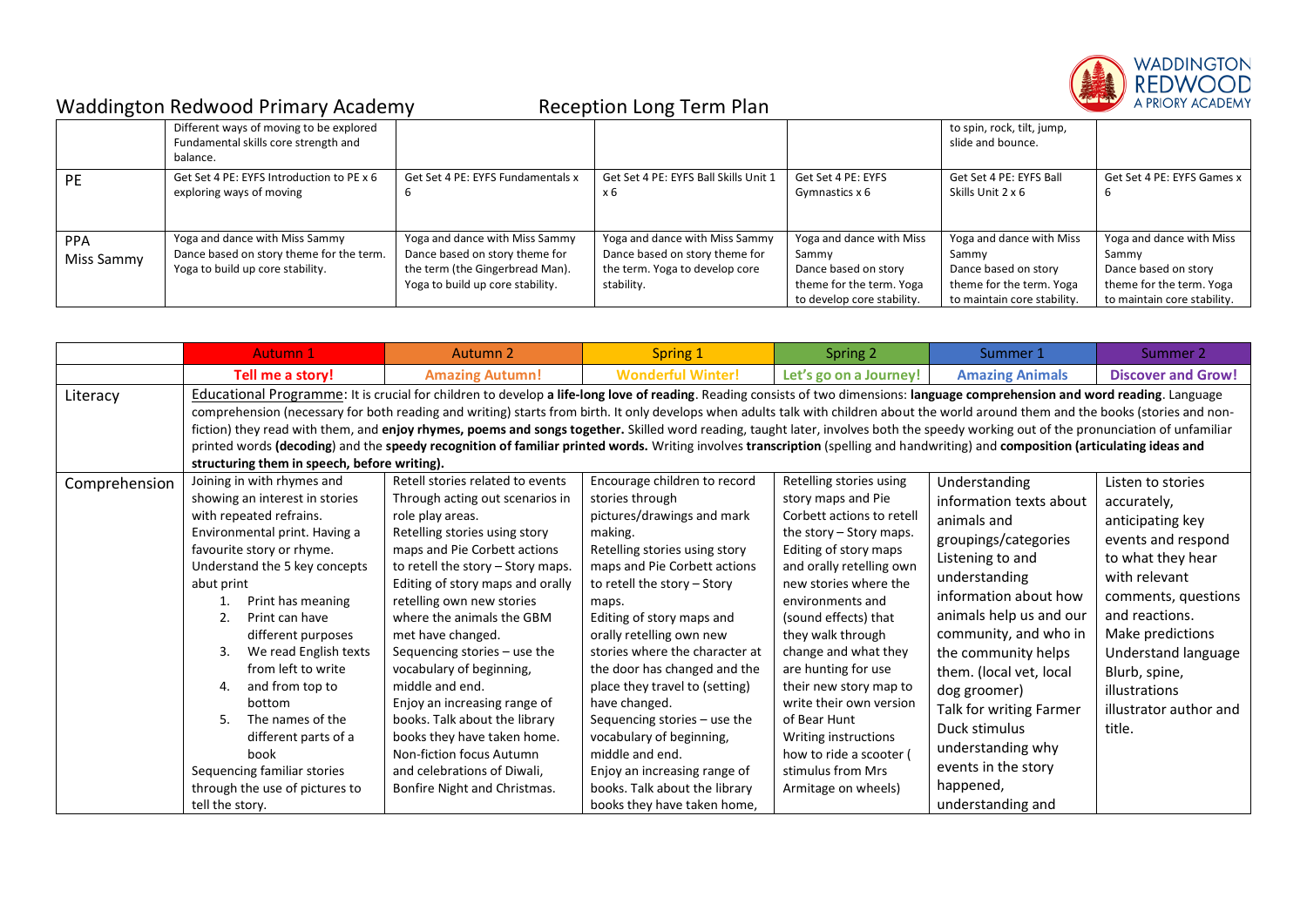

|                     | <b>Waddington Redwood Primary Academy</b>                                                                                                                                                                                                                                                                                                                                  |                                                                                                                                                                                                                                                   | <b>Reception Long Term Plan</b>                                                                                                                                                                                                                                                                 |                                                                                                                                                                                                                                     |                                                                                                                                                                                                                                  | <b>The Line</b><br>A PRIORY ACADEMY                                                                                                                                                                     |
|---------------------|----------------------------------------------------------------------------------------------------------------------------------------------------------------------------------------------------------------------------------------------------------------------------------------------------------------------------------------------------------------------------|---------------------------------------------------------------------------------------------------------------------------------------------------------------------------------------------------------------------------------------------------|-------------------------------------------------------------------------------------------------------------------------------------------------------------------------------------------------------------------------------------------------------------------------------------------------|-------------------------------------------------------------------------------------------------------------------------------------------------------------------------------------------------------------------------------------|----------------------------------------------------------------------------------------------------------------------------------------------------------------------------------------------------------------------------------|---------------------------------------------------------------------------------------------------------------------------------------------------------------------------------------------------------|
| <b>Word Reading</b> | Recognising initial sounds Read<br>Write Ink phonics<br>Engage in extended<br>conversations about stories,<br>learning new vocabulary.<br>Retell stories related to events<br>Through acting out scenarios in<br>role play areas.<br>Retelling stories using story<br>maps and Pie Corbett actions to<br>retell the story - Story maps.<br>Through Read write ink phonics. |                                                                                                                                                                                                                                                   | describing beginning middle<br>and end.<br>Non-fiction focus Penguins                                                                                                                                                                                                                           |                                                                                                                                                                                                                                     | using vocabulary from<br>the story. E.g. "stole"<br>down the hall<br>Use story language<br>when acting out a<br>narrative<br>Explain and describe<br>the main events in a<br>story<br>character/event/setting                    |                                                                                                                                                                                                         |
|                     | developing phonic knowledge.                                                                                                                                                                                                                                                                                                                                               | Initial sounds, oral blending, Fred talk to segment. Reading sounds "speedily" Listen to children read aloud, ensuring books are consistent with their                                                                                            |                                                                                                                                                                                                                                                                                                 |                                                                                                                                                                                                                                     |                                                                                                                                                                                                                                  |                                                                                                                                                                                                         |
|                     | <b>Autumn 1</b>                                                                                                                                                                                                                                                                                                                                                            | <b>Autumn 2</b>                                                                                                                                                                                                                                   | Spring 1                                                                                                                                                                                                                                                                                        | Spring 2                                                                                                                                                                                                                            | Summer 1                                                                                                                                                                                                                         | Summer 2                                                                                                                                                                                                |
|                     | Tell me a story!                                                                                                                                                                                                                                                                                                                                                           | <b>Amazing Autumn!</b>                                                                                                                                                                                                                            | <b>Wonderful Winter!</b>                                                                                                                                                                                                                                                                        | Let's go on a Journey!                                                                                                                                                                                                              | <b>Amazing Animals</b>                                                                                                                                                                                                           | <b>Discover and Grow!</b>                                                                                                                                                                               |
| Writing             | <b>Texts as a Stimulus</b><br>The 3 Little Pigs<br>Handa's Surprise<br><b>Nursery Rhymes</b><br>Goodnight Moon<br>Oi Frog! Series<br>The Little Red Hen                                                                                                                                                                                                                    | <b>Texts as a Stimulus</b><br><b>The Gingerbread Man</b><br>The Gruffalo<br>Leaf Man<br>Room on the Broom<br>Stickman<br>Dear Santa<br>Harvey Slumfenburger's<br>Christmas present<br>The Christmas Story                                         | <b>Texts as a Stimulus</b><br><b>Lost and Found</b><br>Jack Frost<br>The Gruffalo's child                                                                                                                                                                                                       | <b>Texts as a Stimulus</b><br>We're going on a Bear<br>Hunt<br>Mr Gumpy's<br>Outing/Motor car<br>Mrs Armitage on<br>Wheels<br><b>Whatever Next</b><br>Goldilocks and the 3<br>Bears.                                                | <b>Texts as a Stimulus</b><br><b>Farmer Duck</b><br>Stuck in the Mud (Pi<br>Corbett)<br>Rosie's walk<br>What the Ladybird Heard                                                                                                  | <b>Texts as a Stimulus</b><br><b>Jack and the Beanstalk</b><br>Bodge plants a seed<br>Jasper's Beanstalk<br>SHH!<br>Oliver's vegetables                                                                 |
|                     | Children will be experimenting<br>with mark-making and writing<br>patterns in a range of mediums.<br>They will begin to develop a<br>dominant hand and work<br>towards a tripod grip.<br>Children will start to give<br>meaning to marks and labels.<br>Writing initial sounds during<br>Read Write Ink                                                                    | Labelling using initial letter<br>sounds<br>Orally telling stories sometimes<br>with adults acting as scribes.<br>Writing cvc words to label<br>characters from the<br>Gingerbread Man<br>Draw maps and label events in<br>stories such as Harvey | Guided writing about<br>characters from lost and<br>found He is sad because<br>Role play Lost and found office<br>writing posters for lost things<br>Writing clues for explorers in<br>the outdoor area Go to the<br>Hop to the etc.<br>Factual writing about penguins<br>Penguins are/can have | Drawing and labelling<br>our own story maps.<br>Writing captions and<br>labels about journeys<br>and how things work.<br>How to use a balance<br>bike scooter etc.<br>Labelling own bike<br>design based on Mrs<br>Armitage's bike. | Writing for a purpose<br>in role play vet's (forms<br>about pets)<br>Writing information about<br>animals using all/most<br>and some to structure<br>information writing.<br>Forming lowercase and<br>capital letters correctly. | Writing diaries about<br>growth of plants.<br>Innovating story of Jack<br>and the Beanstalk and<br>writing own versions.<br>Using phonic<br>knowledge.<br>Character descriptions<br>Jack and the Giant. |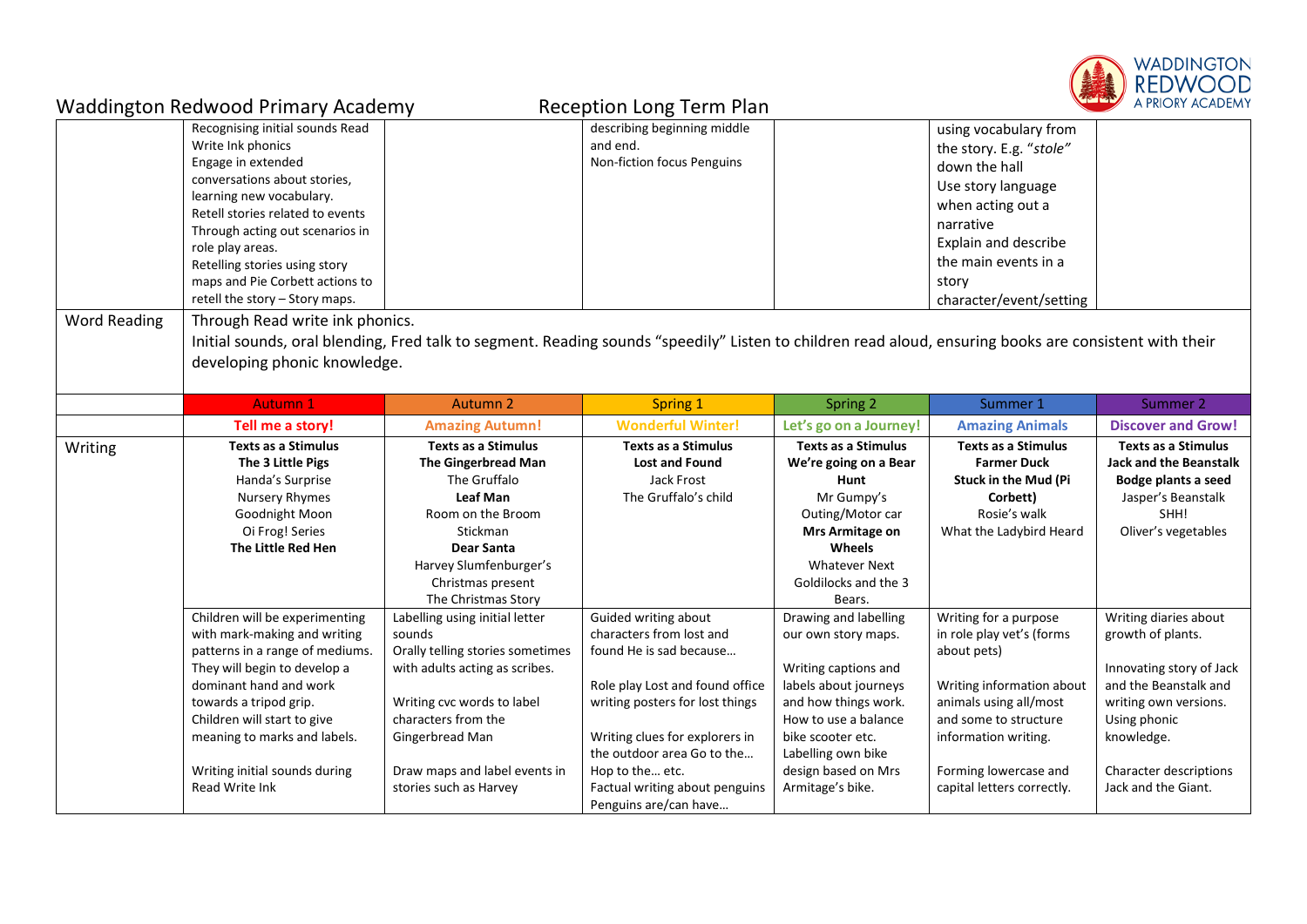

| ີ |                                   |                                 | ີ |                       |                          |
|---|-----------------------------------|---------------------------------|---|-----------------------|--------------------------|
|   | Use initial sounds to label       | Slumfenburger's Christmas       |   | Writing lists what to | Information writing      |
|   | characters and images             | Present.                        |   | take on a journey     | about castles in the     |
|   | Begin to write letters from their |                                 |   |                       | past.                    |
|   | name.                             | Sequence stories such as room   |   |                       |                          |
|   |                                   | on the broom and the            |   |                       | Recount trip to the      |
|   |                                   | Christmas story                 |   |                       | castle.                  |
|   |                                   | Writing simple captions based   |   |                       | Beginning to use capital |
|   |                                   | on stories e.g. from Dear Santa |   |                       | letters and full stops.  |
|   |                                   | He got me a but it was too      |   |                       |                          |
|   |                                   |                                 |   |                       |                          |

|             | <b>Autumn 1</b>                                                                                                                                                 | Autumn 2                                                                                                                                                          | Spring 1                      | Spring 2               | Summer 1               | Summer 2                   |  |  |  |
|-------------|-----------------------------------------------------------------------------------------------------------------------------------------------------------------|-------------------------------------------------------------------------------------------------------------------------------------------------------------------|-------------------------------|------------------------|------------------------|----------------------------|--|--|--|
|             | Tell me a story!                                                                                                                                                | <b>Amazing Autumn!</b>                                                                                                                                            | <b>Wonderful Winter!</b>      | Let's go on a Journey! | <b>Amazing Animals</b> | <b>Discover and Grow!</b>  |  |  |  |
| Mathematics | Educational Programme: Developing a strong grounding in number is essential so that all children develop the necessary building blocks to excel mathematically. |                                                                                                                                                                   |                               |                        |                        |                            |  |  |  |
| Use of the  |                                                                                                                                                                 | Children should be able to count confidently, develop a deep understanding of the numbers to 10, the relationships between them and the patterns within those     |                               |                        |                        |                            |  |  |  |
| Power Maths |                                                                                                                                                                 | numbers. By providing frequent and varied opportunities to build and apply this understanding - such as using manipulatives, including small pebbles and tens     |                               |                        |                        |                            |  |  |  |
| scheme      |                                                                                                                                                                 | frames for organising counting - children will develop a secure base of knowledge and vocabulary from which mastery of mathematics is built. In addition, it is   |                               |                        |                        |                            |  |  |  |
|             |                                                                                                                                                                 | important that the curriculum includes rich opportunities for children to develop their spatial reasoning skills across all areas of mathematics including shape, |                               |                        |                        |                            |  |  |  |
|             |                                                                                                                                                                 | space and measures. It is important that children develop positive attitudes and interests in mathematics, look for patterns and relationships, spot connections, |                               |                        |                        |                            |  |  |  |
|             |                                                                                                                                                                 | 'have a go', talk to adults and peers about what they notice and not be afraid to make mistakes.                                                                  |                               |                        |                        |                            |  |  |  |
|             | <b>Number and place value</b>                                                                                                                                   | Week 7 2D shapes                                                                                                                                                  | <b>Number and Place value</b> | <b>Number addition</b> | <b>Number addition</b> | <b>Geometry properties</b> |  |  |  |
|             | Unit 1 Numbers to 5                                                                                                                                             |                                                                                                                                                                   | Unit 7 Numbers to 10          | and subtraction        | and subtraction        | of shape                   |  |  |  |
|             | Week 1 Counting to 1,2                                                                                                                                          | <b>Number addition and</b>                                                                                                                                        | Week 1 counting to 6,7        | Unit 11 Number         | Unit 14 Counting on    | Unit 18 Shape              |  |  |  |
|             | and 3                                                                                                                                                           | subtraction-                                                                                                                                                      | and 8                         | bonds to 10            | and counting back      | Week 7 composing           |  |  |  |
|             | Week 2 Counting to 4                                                                                                                                            | Unit 4 change within 5                                                                                                                                            | Week 2 Counting to 9          | Week 7 using a ten     | Week 1 adding by       | and decomposing            |  |  |  |
|             | Week 3 Counting to 5                                                                                                                                            | Week 8 One more                                                                                                                                                   | and $10$                      | frame                  | counting on            | shapes                     |  |  |  |
|             | Week 9 one less                                                                                                                                                 |                                                                                                                                                                   | Week 8 The part-              | Week 2 taking away     |                        |                            |  |  |  |
|             |                                                                                                                                                                 |                                                                                                                                                                   |                               | whole model to 10      | by counting back       | <b>Number and place</b>    |  |  |  |
|             |                                                                                                                                                                 |                                                                                                                                                                   |                               |                        |                        | <u>value</u>               |  |  |  |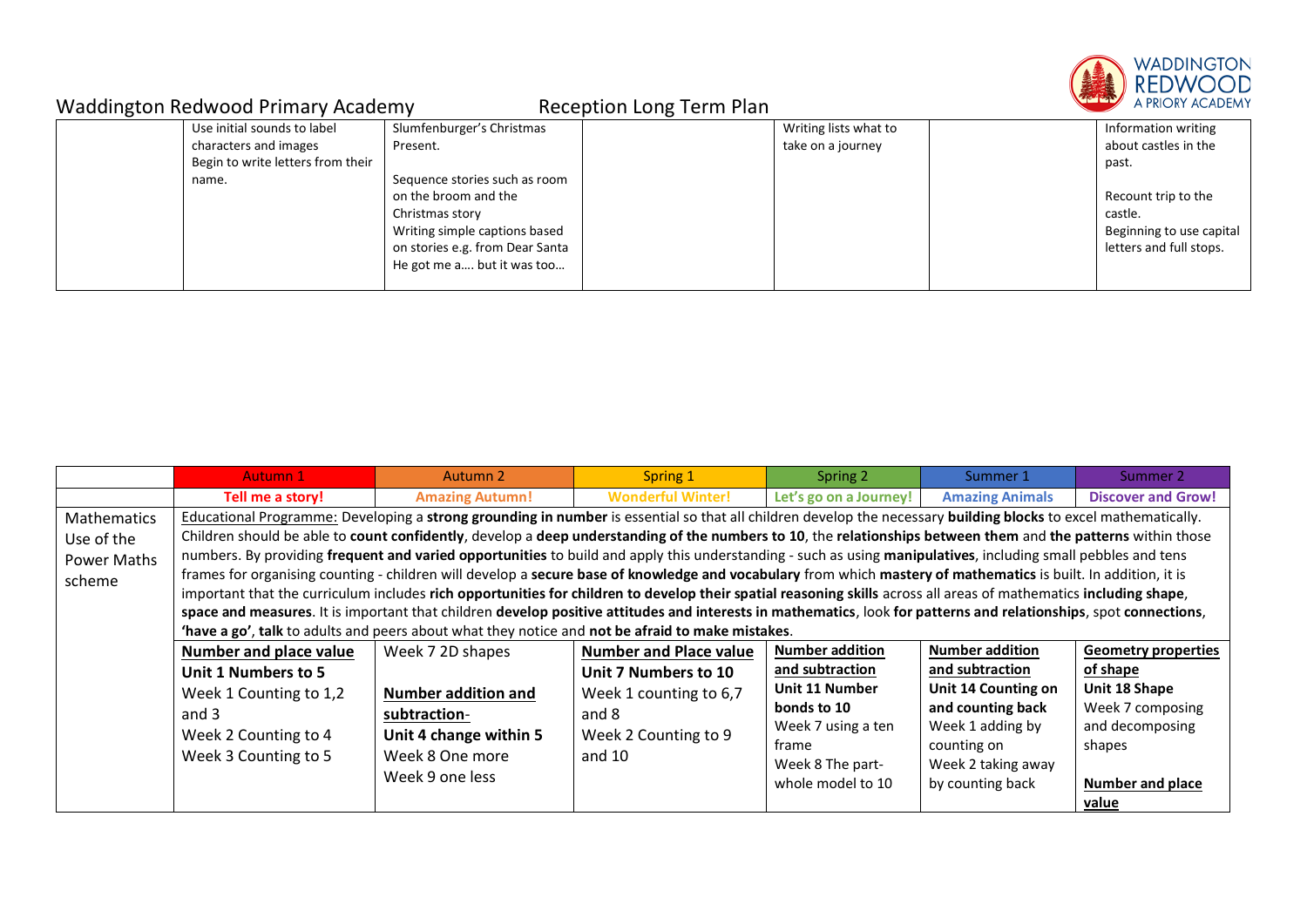

| <b>Waddington Redwood Primary Academy</b>                                                                                                                                                                                                                                                                                         | <b>Reception Long Term Plan</b>                                                                                                                                                                                                                                                                                                                                                                                                                 |                                                                                                                                                                                                                   |                                                                                                                                                                                                                                                                              | <b>The Line A</b><br>A PRIORY ACADEM                                                                                                                                                                                                |
|-----------------------------------------------------------------------------------------------------------------------------------------------------------------------------------------------------------------------------------------------------------------------------------------------------------------------------------|-------------------------------------------------------------------------------------------------------------------------------------------------------------------------------------------------------------------------------------------------------------------------------------------------------------------------------------------------------------------------------------------------------------------------------------------------|-------------------------------------------------------------------------------------------------------------------------------------------------------------------------------------------------------------------|------------------------------------------------------------------------------------------------------------------------------------------------------------------------------------------------------------------------------------------------------------------------------|-------------------------------------------------------------------------------------------------------------------------------------------------------------------------------------------------------------------------------------|
| <b>Unit 2 Comparing groups</b><br>within 5<br>within 5<br><b>Week 4 Comparing</b><br>quantities of identical<br>objects<br>Week 5 comparing<br>quantities of non-identical<br>$shape -$<br>objects<br>Unit 6 space<br>Week 11 Spatial<br><b>Geometry-properties of</b><br>awareness.<br>shape<br>Unit 3 shape<br>Week 6 3D shapes | <b>Unit 5 Number bonds</b><br><b>Unit 8 Comparing</b><br>numbers within 10<br>Week 10 Introducing the<br>Week 3 comparing<br>part-whole model<br>groups up to 10<br><b>Geometry- properties of</b><br><b>Number addition and</b><br>subtraction<br>Unit 9 Addition to 10<br>Week 4 Combining 2<br>groups to find the whole<br><b>Number and place value</b><br><b>Unit 10 Measure</b><br>Week 5 length, height<br>and distance<br>Week 6 weight | <b>Unit 12 Subtraction</b><br>Week 9 subtraction<br><b>Geometry properties</b><br>of shape<br>Unit 13 Exploring<br>patterns<br>Week 10 making<br>simple patterns<br>Week 11 exploring<br>more complex<br>patterns | <b>Number and Place</b><br>value<br>Unit 15 Numbers to<br>20<br>Week 3 counting to<br>and from 20<br><b>Number</b><br>multiplication and<br>division<br><b>Unit 16 Numerical</b><br>patterns<br>Week 4 doubling<br>Week 5 halving and<br>sharing<br>Week 6 odds and<br>evens | <b>Unit 19 Measure</b><br>Week 8 volume and<br>capacity<br><b>Number addition</b><br>and subtraction<br>Unit 20 Sorting<br>(optional)<br>Week 9 sorting into 2<br>groups<br><b>Measurement</b><br>Time (optional)<br>Week 10 my Day |

|               | <b>Autumn 1</b>                                                                                                                                                         | Autumn 2                                                                                                                                                                     | Spring 1                 | Spring 2               | Summer 1               | Summer 2                  |  |
|---------------|-------------------------------------------------------------------------------------------------------------------------------------------------------------------------|------------------------------------------------------------------------------------------------------------------------------------------------------------------------------|--------------------------|------------------------|------------------------|---------------------------|--|
|               | Tell me a story!                                                                                                                                                        | <b>Amazing Autumn!</b>                                                                                                                                                       | <b>Wonderful Winter!</b> | Let's go on a Journey! | <b>Amazing Animals</b> | <b>Discover and Grow!</b> |  |
| Understanding | Educational Programme: Understanding the world involves guiding children to make sense of their physical world and their community. The frequency and range of          |                                                                                                                                                                              |                          |                        |                        |                           |  |
| the world     | children's personal experiences increases their knowledge and sense of the world around them - from visiting parks, libraries and museums to meeting important          |                                                                                                                                                                              |                          |                        |                        |                           |  |
|               |                                                                                                                                                                         | members of society such as police officers, nurses and firefighters. In addition, listening to a broad selection of stories, non-fiction, rhymes and poems will foster their |                          |                        |                        |                           |  |
| Past and      | understanding of our culturally, socially, technologically and ecologically diverse world. As well as building important knowledge, this extends their familiarity with |                                                                                                                                                                              |                          |                        |                        |                           |  |
| present       | words that support understanding across domains. Enriching and widening children's vocabulary will support later reading comprehension.                                 |                                                                                                                                                                              |                          |                        |                        |                           |  |
| People,       | Becoming familiar                                                                                                                                                       | Show an understanding                                                                                                                                                        | Winter walks             | Spring walk,           | Learn about            | Discuss how               |  |
|               | with their new                                                                                                                                                          | of seasonal changes,                                                                                                                                                         | around the               | exploring              | the life               | we should                 |  |
| culture and   | school setting,                                                                                                                                                         | how do we know it is                                                                                                                                                         | school                   | changing               | cycle of a             | care for our              |  |
| communities   | navigating around                                                                                                                                                       | Autumn? Can the                                                                                                                                                              | grounds what             | seasons and            | butterfly              | natural word              |  |
| The natural   | new classrooms                                                                                                                                                          |                                                                                                                                                                              | are the signs            | looking for            | Learn about            | around us                 |  |
| world         | and outdoor area-                                                                                                                                                       |                                                                                                                                                                              | of winter.               |                        | the                    | and the                   |  |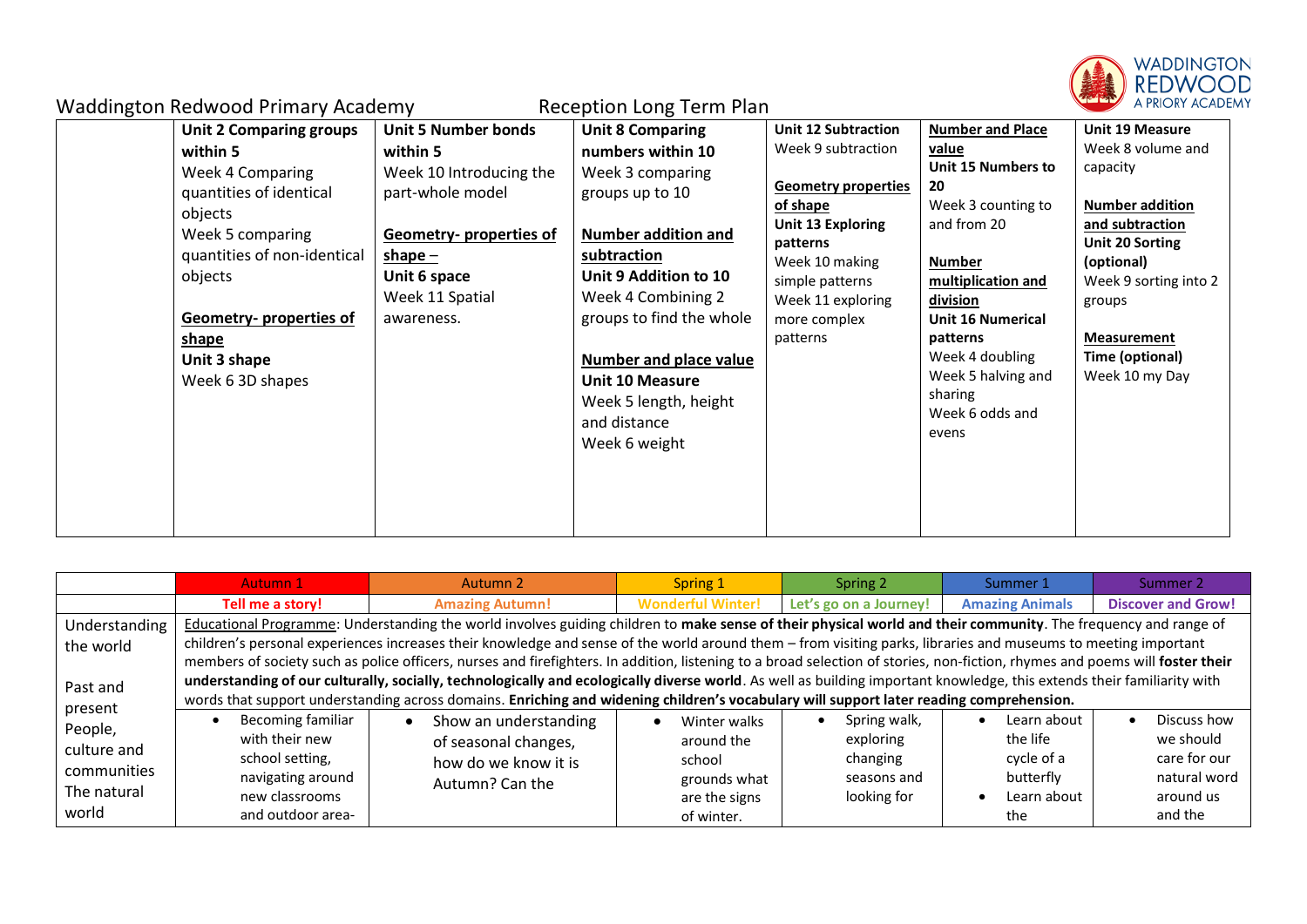

| create treasure<br>hunts to find<br>place/objects<br>within our learning<br>environment.<br>Share their family<br>$\bullet$<br>photo books they<br>made in the<br>holidays as a<br>transition object.<br>Name and<br>describe people<br>who are important<br>and familiar to<br>them. Describe<br>what the relation<br>is. E.g. Grandma<br>cousin brother etc.<br>Build a timeline<br>$\bullet$<br>ain the class and<br>add to this as the<br>year progresses.<br>Read non-fiction<br>$\bullet$<br>and fictional<br>stories about<br>families.<br><b>Explore diversity</b><br>$\bullet$<br>celebrating how<br>families are<br>unique and special<br>and how one<br>family may be<br>different to theirs.<br>Through the story<br>$\bullet$<br>of the 3 little pigs<br>explore houses | children find signs of<br>Autumn?<br>Using their 5 senses on<br>$\bullet$<br>an Autumn walk, name<br>their senses I went on a<br>walk and I could hear I<br>could smell a talk<br>about the dangers of<br>berries and toadstools<br>and what we shouldn't<br>touch when on a walk.<br>Naming natural objects<br>which are commonly<br>found in our school<br>grounds - acorn conker<br>pine cone leaves bark<br>pine needles.<br>Awareness of<br>$\bullet$<br>celebrations and events<br>and why we and/ or<br>others remember/<br>commemorate/celebrate<br>including Harvest festival<br><b>Bonfire Night Diwali</b><br>Remembrance and<br><b>Armistice Christmas</b><br>Listening to stories and<br>$\bullet$<br>placing events in<br>chronological order.<br>Use digital advent<br>Calendar to learn about<br>how Christmas is<br>celebrated around the | Exploring why<br>$\bullet$<br>we have frost<br>and ice.<br>Investigating<br>why some<br>parts of the<br>outdoor area<br>are frostier<br>than others.<br>Going on ice<br>hunts on<br>frosty<br>mornings.<br>Investigate<br>how we can<br>make the ice<br>melt quicker<br>to release the<br>frozen<br>penguins.<br>Find out facts<br>about<br>penguins and<br>how they<br>survive in cold<br>places.<br>Find out<br>about polar<br>regions and<br>where they<br>are on the<br>globe. Why<br>are people<br>worried about<br>these regions<br>why are polar | signs of<br>spring.<br>Through<br>$\bullet$<br>stories of<br>We're going<br>on a bear<br>hunt, Mrs<br>Armitage on<br>Wheels and<br>Mr Gumpy's<br>motor car<br>explore the<br>theme of<br>journeys.<br>Learn about<br>transport in<br>the past<br>Starting to<br>plant seeds<br>for the<br>vegetable<br>garden in<br>Summer<br>term.<br>Explore how<br>things work<br>which push<br>and which<br>pull?<br>Use bee bots<br>to<br>programme a<br>simple<br>journey using<br>vocabulary<br>related to<br>direction. | different<br>habitats<br>animals live<br>Through the<br>theme of<br>farmer duck<br>explore the<br>different<br>jobs on a<br>farm and<br>people who<br>help us in<br>our<br>community.<br>Possible<br>visit from<br>farmer<br>Andrew and<br>his tractor.<br>What did<br>farms in the<br>past look<br>like?<br>Possible vet<br>nurse visit.<br>What jobs<br>do some<br>animals do<br>explore<br>how guide<br>dogs police<br>dogs help<br>us? | school<br>environment.<br>Look at how<br>we can<br>recycle<br>Look at how<br>discarded<br>litter can<br>damage our<br>environment.<br>Planting<br>$\bullet$<br>beans<br>through<br>story of Jack<br>and the<br>beanstalk.<br>What does a<br>plant need to<br>$grow -$<br>(through<br>Bodge plants<br>a seed)<br>Finding out<br>about the<br>key features<br>of castles<br>Visit to<br>Lincoln<br>castle. |
|--------------------------------------------------------------------------------------------------------------------------------------------------------------------------------------------------------------------------------------------------------------------------------------------------------------------------------------------------------------------------------------------------------------------------------------------------------------------------------------------------------------------------------------------------------------------------------------------------------------------------------------------------------------------------------------------------------------------------------------------------------------------------------------|------------------------------------------------------------------------------------------------------------------------------------------------------------------------------------------------------------------------------------------------------------------------------------------------------------------------------------------------------------------------------------------------------------------------------------------------------------------------------------------------------------------------------------------------------------------------------------------------------------------------------------------------------------------------------------------------------------------------------------------------------------------------------------------------------------------------------------------------------------|---------------------------------------------------------------------------------------------------------------------------------------------------------------------------------------------------------------------------------------------------------------------------------------------------------------------------------------------------------------------------------------------------------------------------------------------------------------------------------------------------------------------------------------------------------|-----------------------------------------------------------------------------------------------------------------------------------------------------------------------------------------------------------------------------------------------------------------------------------------------------------------------------------------------------------------------------------------------------------------------------------------------------------------------------------------------------------------|--------------------------------------------------------------------------------------------------------------------------------------------------------------------------------------------------------------------------------------------------------------------------------------------------------------------------------------------------------------------------------------------------------------------------------------------|----------------------------------------------------------------------------------------------------------------------------------------------------------------------------------------------------------------------------------------------------------------------------------------------------------------------------------------------------------------------------------------------------------|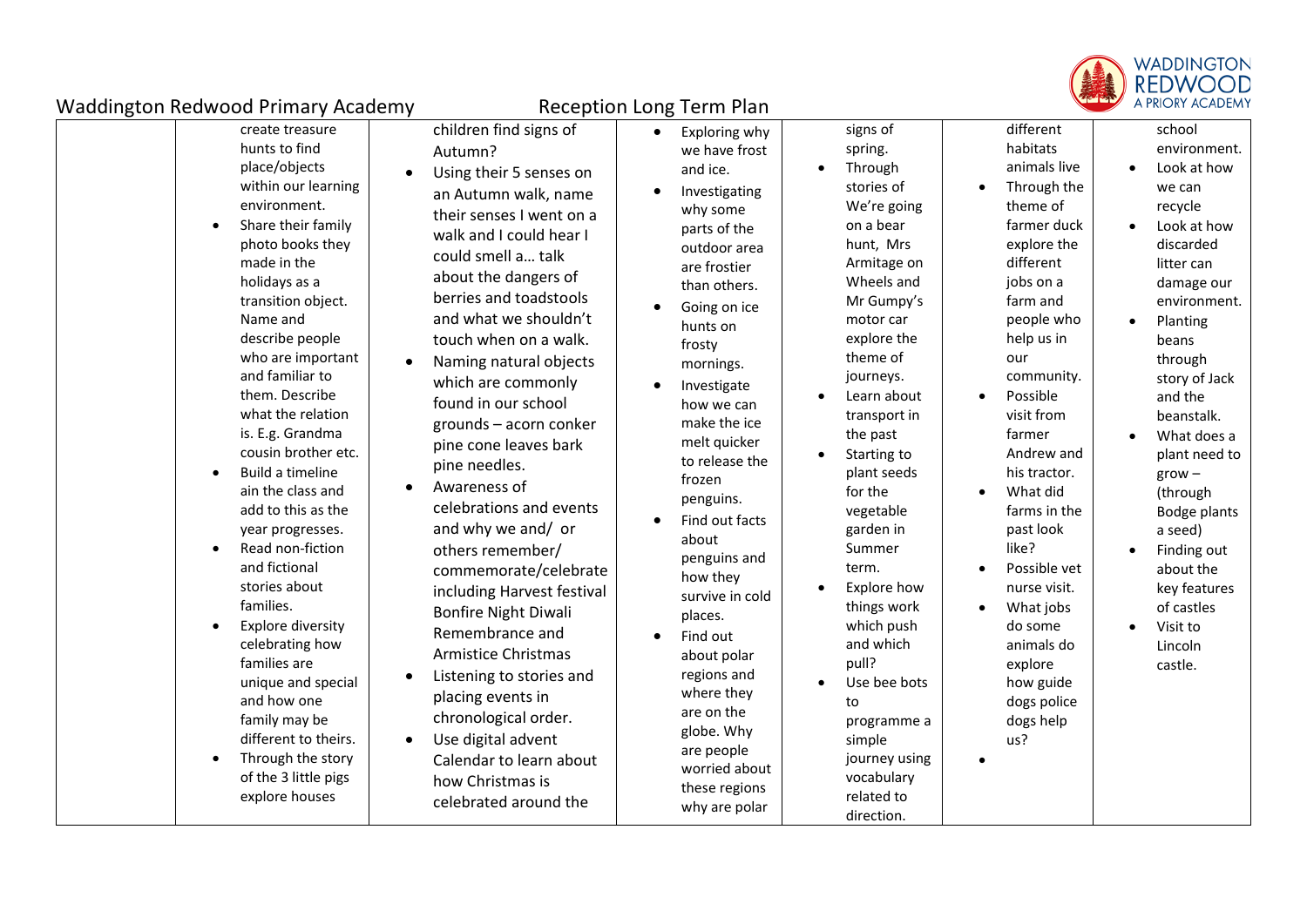

| ັ |                                                                                                                                                                                                                                                                                                                                                                           |                                                                                                                                                                                                                                                                                                                                   |                                                                                                                                                                                                                                                                                                                                               |                                                                                                                          |  |
|---|---------------------------------------------------------------------------------------------------------------------------------------------------------------------------------------------------------------------------------------------------------------------------------------------------------------------------------------------------------------------------|-----------------------------------------------------------------------------------------------------------------------------------------------------------------------------------------------------------------------------------------------------------------------------------------------------------------------------------|-----------------------------------------------------------------------------------------------------------------------------------------------------------------------------------------------------------------------------------------------------------------------------------------------------------------------------------------------|--------------------------------------------------------------------------------------------------------------------------|--|
|   | homes and<br>families.<br>Introduce birthday<br>chart, can the<br>children talk about<br>events in their<br>own lives holidays<br>and birthdays?<br>Through the story<br>of the 3 little pigs<br>explore the<br>materials the<br>houses were made<br>from.<br>Test which is the<br>strongest.<br>Look at maps of<br>our locality can<br>they find our<br>school the park? | wold finding out about<br>different traditions and<br>where these countries<br>are on a globe.<br>Drawing maps based on<br>stories (Gingerbread<br>Man)<br>Understanding what is<br>meant by hibernation<br>and which animals do<br>this.<br>Baking gingerbread men.<br>Using technology to play<br>phonics games and<br>numbots. | bears in<br>danger?<br>Comparing<br>habitats<br>Find out<br>about famous<br>explorers past<br>and present.<br>Exploring<br>$\bullet$<br>objects which<br>float and sink.<br>Can they<br>$\bullet$<br>make a<br>plasticine<br>boat/tin foil<br>boat float?<br>Test their<br>$\bullet$<br>boats for<br>strength and<br>waterproof<br>qualities. | Making<br>$\bullet$<br>porridge<br>and flap<br>jack<br>designing<br>own<br>healthy<br>flap jack<br>what will<br>you add? |  |

|            | Autumn 1                                                                                                                                             | Autumn 2               | Spring 1                 | Spring 2               | Summer 1               | Summer 2                  |  |
|------------|------------------------------------------------------------------------------------------------------------------------------------------------------|------------------------|--------------------------|------------------------|------------------------|---------------------------|--|
|            | Tell me a story!                                                                                                                                     | <b>Amazing Autumn!</b> | <b>Wonderful Winter!</b> | Let's go on a Journey! | <b>Amazing Animals</b> | <b>Discover and Grow!</b> |  |
| Expressive | Educational Programme: The development of children's artistic and cultural awareness supports their imagination and creativity. It is important that |                        |                          |                        |                        |                           |  |
| Arts and   | children have regular opportunities to engage with the arts, enabling them to explore and play with a wide range of media and materials. The quality |                        |                          |                        |                        |                           |  |
| Design     | and variety of what children see, hear and participate in is crucial for developing their understanding, self-expression, vocabulary and ability to  |                        |                          |                        |                        |                           |  |